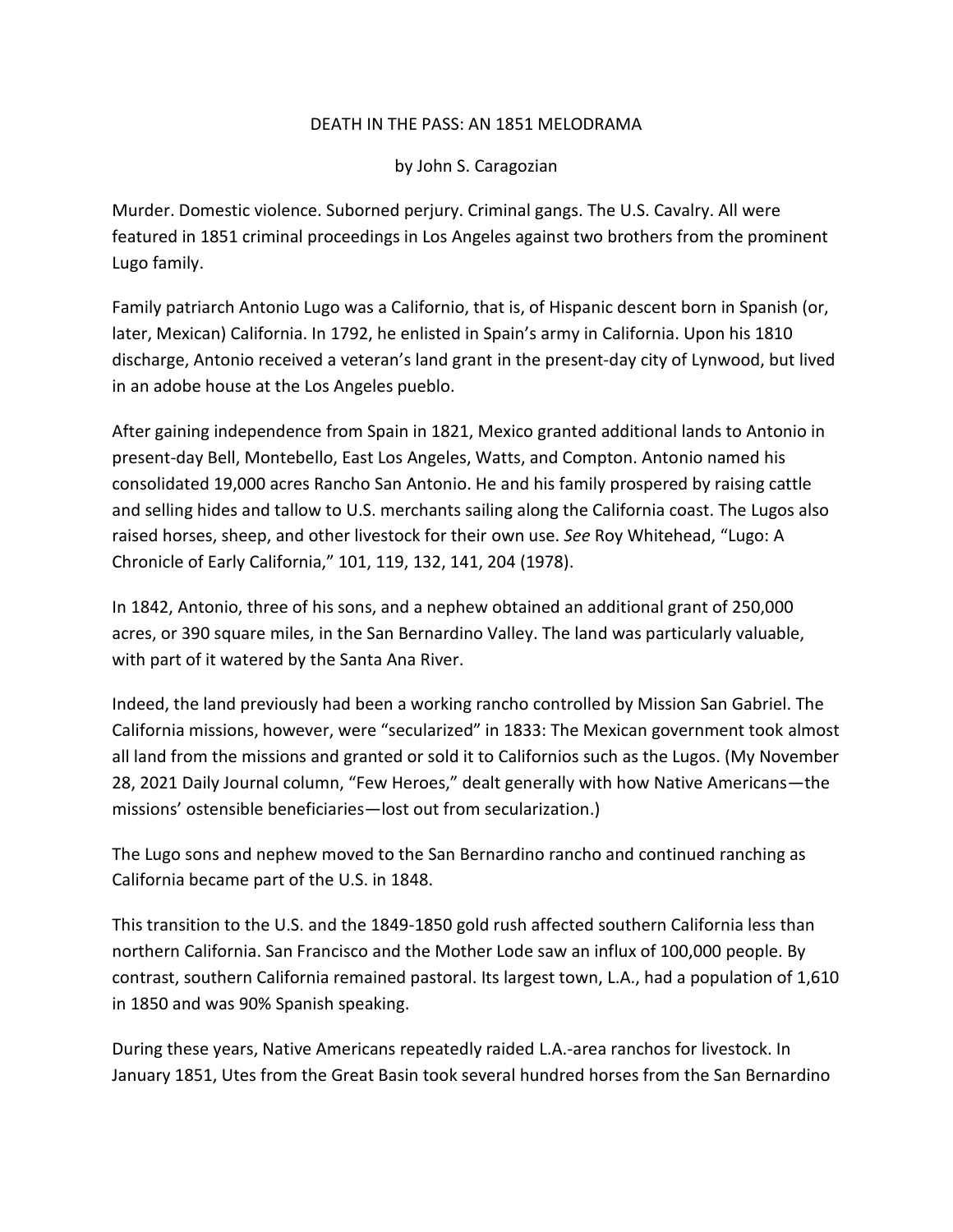Valley, mostly from the Lugos' rancho, and escaped north through Cajon Pass (now traversed by Interstate 15) into the Mojave Desert.

The Lugos organized 20 armed men, including two of Antonio's adult sons, two of his grandsons—brothers Chico and Menito, 18 and 16 years old, respectively—and several rancho workers, to pursue the Utes. On the first day of the pursuit into Cajon Pass, the Lugo party came across a camp of two teamsters, a white man named Patrick McSwiggen and a Native American from the Creek tribe named Sam. McSwiggen and Sam apparently gave the Lugo party directions to the fleeing Utes. On the third day, the Utes ambushed the Lugo party, killing one of the Lugos' men near today's Victorville. After the ambush, the party returned to the Lugos' rancho without recovering any of the horses. *See generally*, W. W. Robinson, "People Versus Lugo," 5-12 (1962).

A few days later, on January 29, 1851, a U.S. Army infantry detachment on separate business traveled north through Cajon Pass. The next morning, several Utes—apparently including the raiders' leader—entered the army camp and said that two men had been murdered nearby. Four soldiers investigated and found McSwiggen's and Sam's bodies. *See* id., at 2-3.

The soldiers buried the bodies and reported the deaths to Los Angeles officials. (In 1851, San Bernardino was part of L.A. County. It became a separate county two years later.) A Los Angeles justice of the peace presided over a coroner's jury and heard testimony about the January comings and goings in Cajon Pass.

With one exception, none of the soldiers or other witnesses knew anything about who had committed the murders. The exception was Ysidro Higuera, who had been a member of the Lugo party pursuing the Utes. Higuera testified that he, brothers Chico and Menito Lugo, and another man killed McSwiggen and Sam after the Utes ambushed the Lugo party. Per Higuera, the motive was retaliation, because Chico and Menito believed that McSwiggen and Sam had deliberately directed the party into the ambush. *See* Whitehead, supra, at 356.

Based on Higuera's uncorroborated testimony, the justice of the peace issued arrest warrants for Chico and Menito, who were then jailed. The brothers' father and uncle sought a lawyer, Joseph Lancaster Brent, a Maryland native recently arrived in Los Angeles. Brent agreed to defend Chico and Menito after their father and uncle assured Brent that the brothers were innocent because they (the brothers) had never left the father's and uncle's sight during the entire pursuit and return. *See* Robinson, supra, at 11-13.

Lawyer Brent learned Higuera's testimony was suspect. Higuera himself had been accused of horse theft and jailed for a week when his jailer stated that Higuera could testify against Chico and Menito. The jailer was George Robinson, who was an enemy of the Lugo family. A year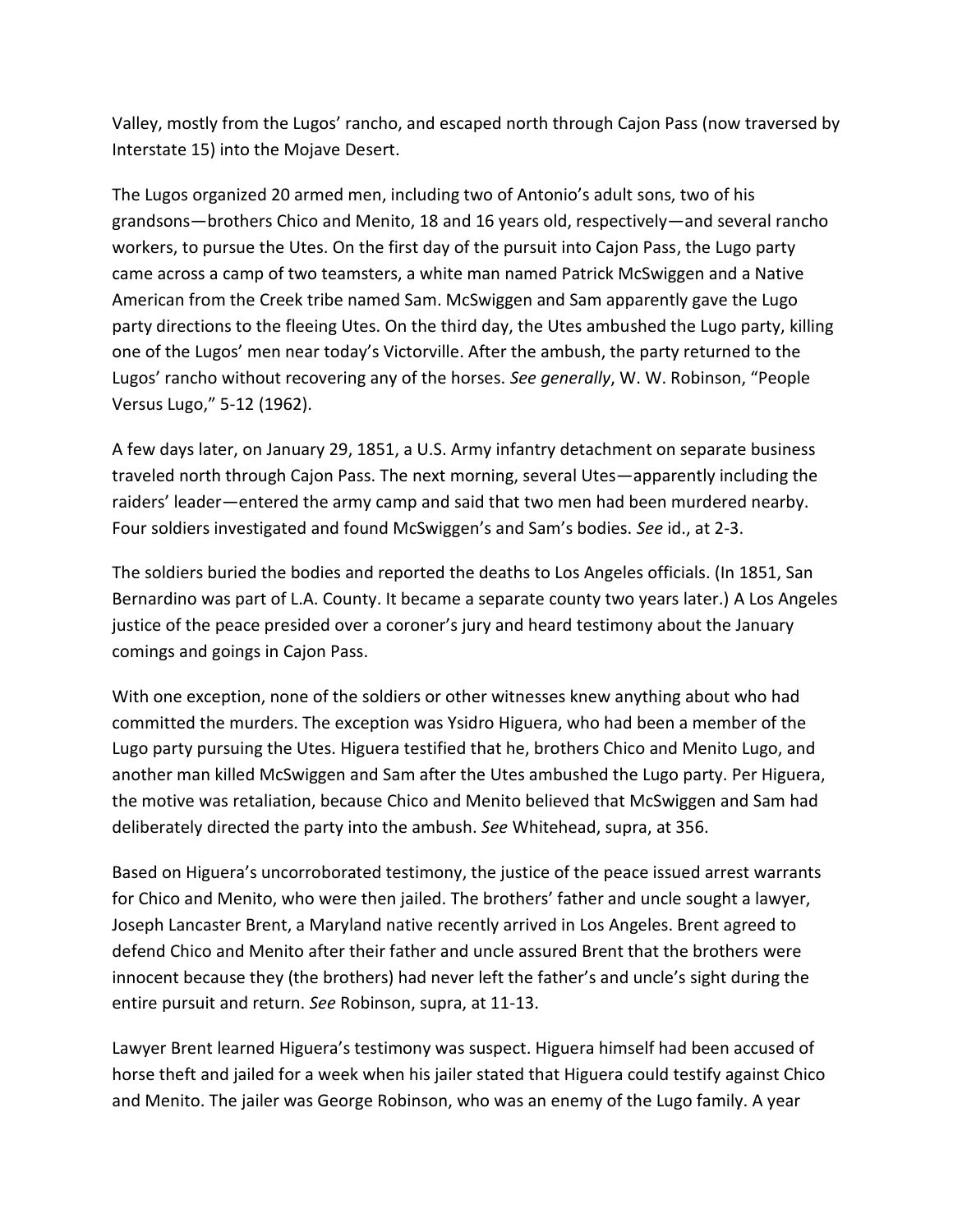earlier, in 1850, Robinson and his wife had journeyed overland into California through Cajon Pass and stayed at the Lugos' San Bernardino rancho. Robinson's wife had become friendly with the Lugos. When Robinson physically abused his wife at the rancho, the Lugos beat him. The Lugos were convicted of assault and fined, and Robinson's civil suit against Lugos was pending. Id. at 17-18.

With this evidence, Brent sought bail for Chico and Menito, arguing that Robinson sought revenge against the Lugo family by suborning perjury from Higuera.

During the various legal proceedings, L.A. grew divided over the Lugo case. Californios were convinced of Chico's and Menito's innocence; Anglos wanted the brothers hung for murder, perhaps without waiting for a trial.

This tension in L.A. deepened with the arrival of former Texas Ranger John Irving and his gang of 25. They were on their way to Mexico to steal silver. Apparently, Irving offered to break Chico and Menito out of jail for \$50,000 (according to L.A.'s newspaper), or \$10,000 (according to Brent's later recollection). Whether the Lugos accepted the offer was disputed. Id., at 21-22.

When a Los Angeles judge granted Brent's motion for bail – \$10,000 each for the brothers – Irving told Brent that he (Irving) was still owed the agreed-upon fee for freeing them. Irving threatened to kill the brothers if the Lugos refused to pay.

Brent worried that L.A.'s Anglos and Irving's gang would attack Chico and Menito when they were released from jail. Accordingly, Brent asked Californios to protect the brothers, and eventually 60 Californios arrived in town to do so. Too, Brent, along with an associate, the prosecutors and Irving were all armed with pistols in the courtroom.

A battle seemed inevitable until, by happenstance, a column of 50 U.S. Cavalrymen on a routine march from San Diego arrived in L.A. At the county sheriff's request, four cavalrymen were stationed inside the clerk's office adjacent to the courtroom, while the remaining cavalry were outside surrounding the building. Chico and Menito were released on bail without further incident, and the Californios safely escorted them to the Lugos' San Bernardino rancho. Id., at 21-31.

Irving vowed revenge against the Lugos. A few days later, he and part of his gang rode to San Bernardino and looted one of the Lugos' houses. Several of the Lugos' workers chased the looters into the mountains and killed Irving and all of his cohorts, save one. No one was prosecuted for these killings.